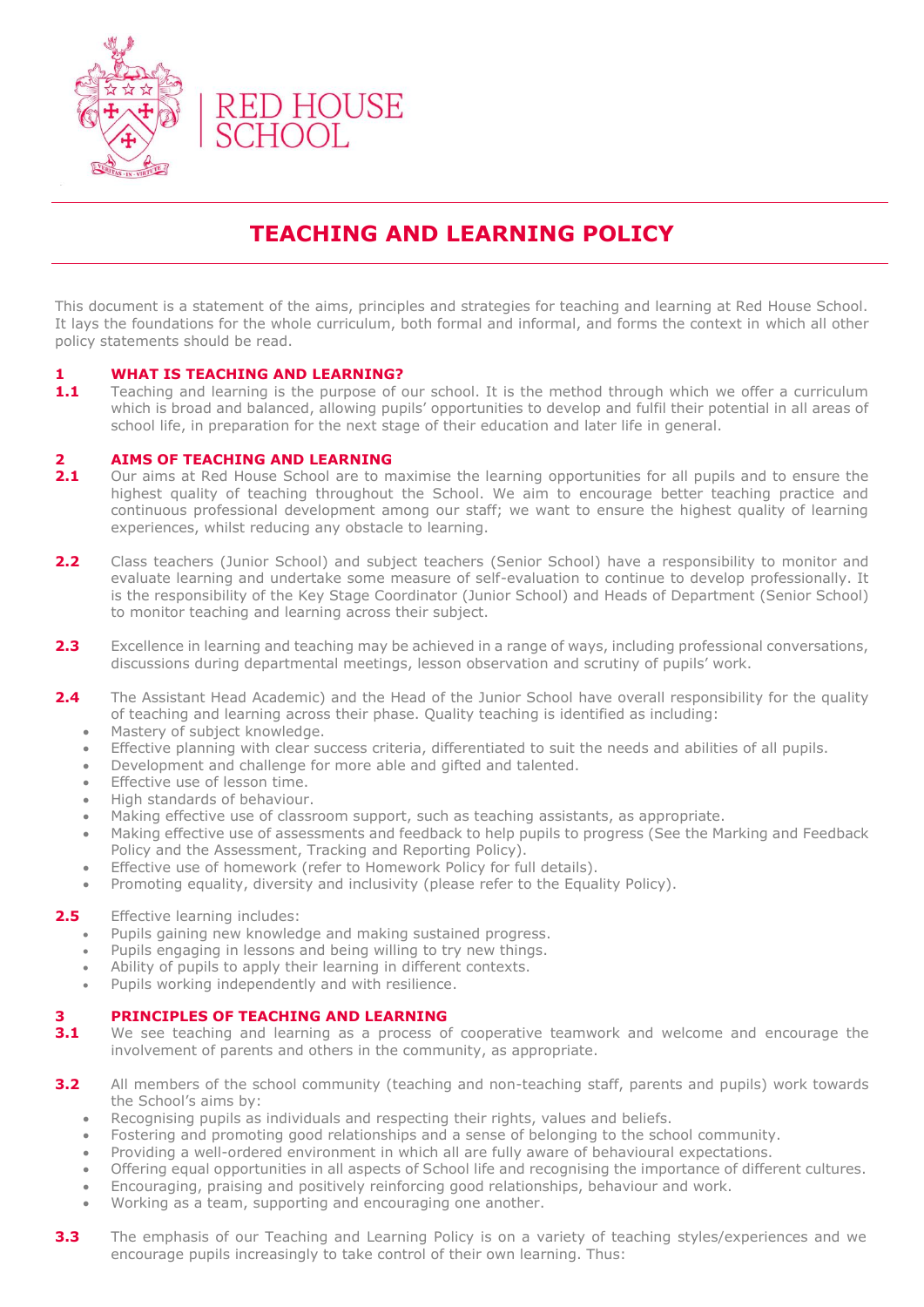- Investigative/practical/group work is encouraged.
- Pupils are encouraged to communicate their findings in a variety of ways.
- Opportunities are provided for pupils to become involved in decision making to encourage independent learning.
- Study skills are encouraged to consolidate and reinforce an effective learning environment.
- **3.4** Pupil work across all phases is celebrated, wherein:
	- Sustained effort to improve presentation, including, drafting and reworking is encouraged to enhance standards.
	- School events, such as, concerts, weekly Star and Good Work assemblies (Junior School), weekly Merit and Celebration assemblies (Senior School), the annual Festivals of Achievement (Junior School), the annual Prize Giving (Senior School), drama and sport are seen as opportunities for all pupils (not just the most gifted) to demonstrate and fulfil their potential (this list is not exhaustive).
	- Pupils are encouraged to believe that any exhibited work (performance or display) should represent their highest standards of personal achievement.

#### **4 SUPPORT FOR TEACHING AND LEARNING**

- **4.1** Staff are able to share good practice during departmental meetings and at the termly Academic Meeting.
- **4.2** There is a budget for CPD and staff across the schools are encouraged to take advantages of the professional opportunities afforded them. More details of a CPD training programme directory are contained in Appendix 9. In Appendix 10, please see CPD Request Form.
- **4.3** Within the School, INSET days usually run with a teaching and learning element, so that teaching staff are able to develop pedagogy and utilise current research-led techniques.
- **4.4** As part of the performance management process, colleagues are able to observe peers and be observed by a peer to develop techniques and encourage best practice.
- **4.5** Each member of the teaching staff and Head of Department has a member of the Senior Management Team (SMT) as their performance management line manager and they meet at least twice a year.
- **4.6** Staff in the Senior School also attend weekly staff briefing meetings on Tuesdays from 8.10am and termly Academic meetings, as well as regular Departmental meetings, where there are opportunities to share good practice and for professional development relevant to the school development plan.
- **4.7** Class teachers in the Junior School also meet with Junior School Leadership Team (JSLT) on Mondays at 4.15pm to discuss pupil progress and how teachers can be best supported to meet the needs of the children in their class.

# **5 TEACHER STATEMENT OF DUTIES – EYFS**

- **5.1** The four overarching guiding principles which should shape the daily practice of EYFS Practitioners are:
	- Every child is a unique child, who is constantly learning and can be resilient, capable, confident and selfassured.
	- Children learn to be strong and independent through positive relationships.
	- Children learn and develop well in enabling environments, in which their experiences respond to their individual needs and there is a strong partnership between practitioners and parents.
	- Children develop and learn in different ways and at different rates, including children with special educational needs and disabilities (SEND).
- **5.2** EYFS practitioners must consider the individual needs, interests, and stage of development of each child in their care, and must use this information to plan a challenging and enjoyable experience for each child in all of the areas of learning and development.
- **5.3** The EYFS learning and development requirements comprise of seven areas of learning and development which lead to the Early Learning Goals:

#### **Three prime areas**

- Communication and Language
- Physical Development
- Personal, Social and Emotional Development

#### **Four specific areas**

- Literacy
- Mathematics
- Understanding the World
- Expressive arts and design
- **5.4** Practitioners working with the youngest children are expected to focus strongly on the three prime areas, which are the basis for successful learning in the other four specific areas. The three prime areas reflect the key skills and capacities all children need to develop and learn effectively, and become ready for school. It is expected that the balance will shift towards a more equal focus on all areas of learning as children grow in confidence and ability within the three prime areas.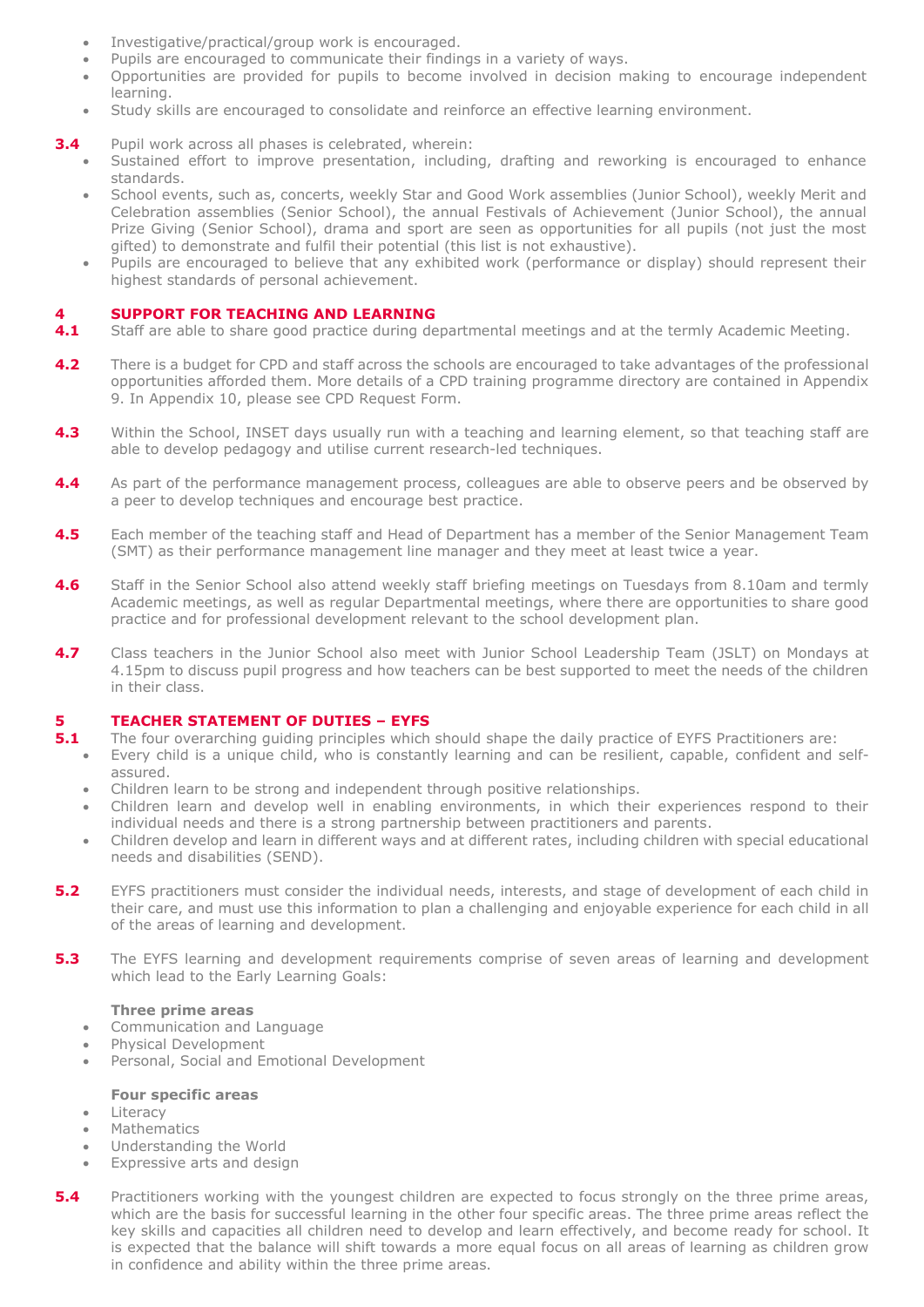- **5.5** Each area of learning and development must be implemented through planned, purposeful play and through a mix of adult-led and child-initiated activity. Play is essential for children's development, building their confidence as they learn to explore, to think about problems, and relate to others. Children learn by leading their own play, and by taking part in play which is guided by adults. There is an ongoing judgement to be made by practitioners about the balance between activities led by children, and activities led or guided by adults.
- **5.6** Practitioners must respond to each child's emerging needs and interests, quiding their development through warm, positive interaction. As children grow older, and as their development allows, it is expected that the balance will gradually shift towards more activities led by adults, to help children prepare for more formal learning, ready for Year 1.
- **5.7** In planning and guiding children's activities, EYFS Practitioners must reflect on the different ways that children learn and reflect these in their practice. Three characteristics of effective teaching and learning are:
	- Playing and exploring children investigate and experience things, and 'have a go'.
	- Active learning children concentrate and keep on trying if they encounter difficulties, and enjoy achievements.
	- Creating and thinking critically children have and develop their own ideas, make links between ideas, and develop strategies for doing things.
- **5.8** EYFS Practitioners work in teams to plan and therefore must work closely with the other members of their direct teams to ensure the planning is detailed enough that another practitioner could enhance provisional areas and/or deliver a planned activity should this be required.
- **5.9** Planning must reflect the needs of all children, including those with SEND, pupils who are more able, gifted and talented (MAGT), and pupils whose first language is not English. The planning cycle must be clear including next steps for children's learning and development.
- **5.10** All EYFS teaching should take place within the Red House School site. Any off-site visits must be agreed by the Head of the Junior School. Staff should be mindful of the staff/child ratios required to take children off site or when accessing other areas of the Red House site.
- **5.11** Children in EYFS should not be left unsupervised at any time.

#### **6 TEACHER STATEMENT OF DUTIES – JUNIOR SCHOOL**

- **6.1** All teachers are responsible for planning and preparing courses and lessons with accompanying lesson plans and work schemes. Teachers should work alongside other members of staff and year teams and Key Stage Coordinators to ensure that schemes of work are detailed enough in order to allow a supply teacher to deliver the lessons if required. Schemes of work and lesson plans should meet the needs of all pupils including those with SEND, MAGT pupils, and pupils whose first language is not English.
- **6.2** A full-time teacher in the Junior School at Red House will be required to teach a full timetable. Part-time teachers will be required to teach a proportion of the timetable, as agreed with the individual before the start of the academic year. A proportion of non-contact time will be allocated to reflect the age of pupils being taught and the method of teaching which is appropriate for the relevant age group.
- **6.3** All teachers are expected to teach the pupils assigned to them, including the setting and marking of work carried out by the pupil in school and elsewhere. The individual educational needs of each pupil should be addressed.
- **6.4** All teachers are required to assess their pupils (written and oral), and record and report on the development, progress and attainment of pupils, in each case having regard to the curriculum of the School and following the School's Marking and Feedback Policy and Assessment, Tracking and Reporting Policy.
- **6.5** All full-time teachers are expected to be in school from 8:15am-4:00pm. Requests to leave the School site during this time, or for an early departure from school at the end of the school day, should be made in advance to the Head of the Junior School. If teachers are to be late to school, they should inform the Head of the Junior School before the start of the School Day. If teachers are unwell and unable to come into school, then they should follow the School's Absence Management Policy.
- **6.6** All teaching should take place within the designated teaching areas within the School Buildings (exception for PE/Games), or with permission to be outside. Pupils should not be left unsupervised at any time.

# **7 TEACHER STATEMENT OF DUTIES – SENIOR SCHOOL**<br>**7.1** All teachers are responsible for planning and preparing cou

**7.1** All teachers are responsible for planning and preparing courses and lessons with accompanying lesson plans and work schemes. Teachers should work alongside other members of staff in their departments to ensure that schemes of work are detailed enough in order to allow a supply teacher to deliver the lessons if required. Schemes of work and lesson plans should meet the needs of all pupils including those with SEND, MAGT pupils, and pupils whose first language is not English.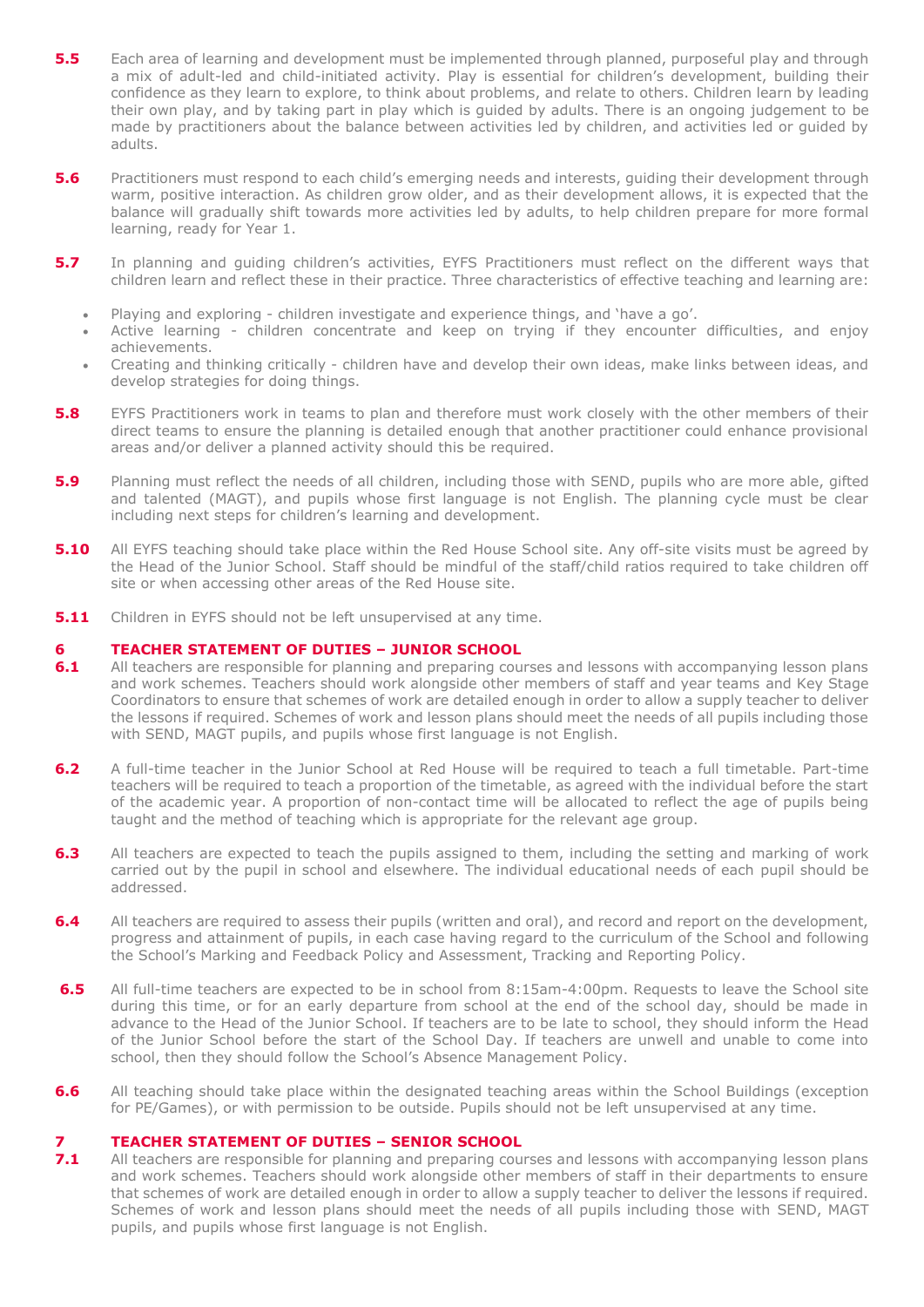- 7.2 A full-time teacher will be required to teach 23 periods a week. Part-time teachers will be required to teach a proportion of the timetable, as agreed with the individual before the start of the academic year; these periods may vary from year to year in response to the requirements of the timetable.
- **7.3** All teachers are expected to teach the pupils assigned to them, including the setting and marking of work carried out by the pupil in school and elsewhere. The individual educational needs of each pupil should be addressed.
- **7.4** All teachers are required to assess their pupils (written and oral), and record and report on the development, progress and attainment of pupils, in each case having regard to the curriculum of the School and following the School's Marking and Feedback Policy and the Assessment, Tracking and Reporting Policy. Teachers will be required to provide assessments and references relating to individual pupils and groups of pupils, for example, in the post-16 application process.
- **7.5** All full-time teachers are expected to be in school from 8:15am-4:00pm (8:10am on Tuesdays for Staff Briefing). Requests to leave the school site during this time, or for an early departure from school at the end of the school day, should be made in advance to the Head or the Deputy Head (Head of the Senior School). If teachers are to be late to school then they should inform the Deputy Head (Head of the Senior School) before the start of the School Day. If teachers are unwell and unable to come into school then they should follow the School's Absence Management Policy.
- **7.6** All teaching should take place within the designated teaching areas within the School Buildings (exception for PE/Games), or with permission to be outside. Pupils should not be left unsupervised during lesson times, unless prior permission has been sought from the Deputy Head (Head of the Senior School).
- **7.7** Teachers will receive an agreed non-contact time allowance. This is clearly defined in their individual terms and conditions.

### **8 MONITORING OF TEACHING AND LEARNING**

### **8.1 The Junior School (EYFS, Key Stage 1 and 2):**

- 8.1.1 At Red House, we believe in achieving academic excellence through a commitment to individual attention and nurturing each child's full potential. We seek to ensure high-quality learning experiences that are motivating and meaningful for all children through an enriching and flexible learning environment informed by a broad and rounded curriculum. We are committed to raising standards, establishing high expectations, and promoting high-quality and effective learning and teaching.
- 8.1.2 Fundamental to achieving academic excellence and ensuring high-quality, effective learning and teaching is our system of quality assurance that involves all members of the school community. Through a planned cycle of quality assurance activities, all aspects of learning and teaching are systematically and regularly reviewed.
- 8.1.3 Monitoring of teaching and learning is a means by which information is gathered. This is undertaken systematically across all areas of school through a range of activities. The effective use of monitoring helps to:
	- Promote motivating, challenging and well-paced learning and teaching throughout the school that is well matched to learners' needs and interests.
	- Support the development of eager and active learners, who are fully engaged, resilient, highly-motivated and interact well during activities.
	- Enhance the use of skilled questioning and engagement to promote curiosity.
	- Ensure that learners have opportunities to exercise choice, including appropriate use of digital technology, and develop increasing independence as they become more confident in their learning.
	- Reinforce the development of learners' metacognition and higher-order thinking, which is supported by use of cognitive feedback, including peer assessment and self-assessment.
	- Oversee the effective implementation of summative assessment to provide reliable evidence to report on progress.
	- Support the close observation of learners to ensure appropriate and well-timed interventions and future learning pathways.
	- Identify areas of strength and contribute to identification of professional development requirements.

#### **8.1.4 Lesson observations**

- Lesson observations are carried out by JSLT and peer observation is part of the performance management process.
- Lesson observations give an opportunity to monitor learning through discussions with children and observing their work and behaviour in class. Please see Appendix 3 for the Junior School Lesson Observation Proforma.
- Areas of strength are identified during observations with colleagues encouraged to share their good practice with others.
- Areas for development may also be identified and staff are supported to undertake CPD (observing others, attending courses and professional reading) in order to develop further. See Appendix 9 for more details.
- Both class teachers and teaching assistants have annual performance management appraisals in order to ensure they are thriving professionally. Please refer to Appendix 4 for the Whole-School Teaching Assistant Lesson Observation Proforma.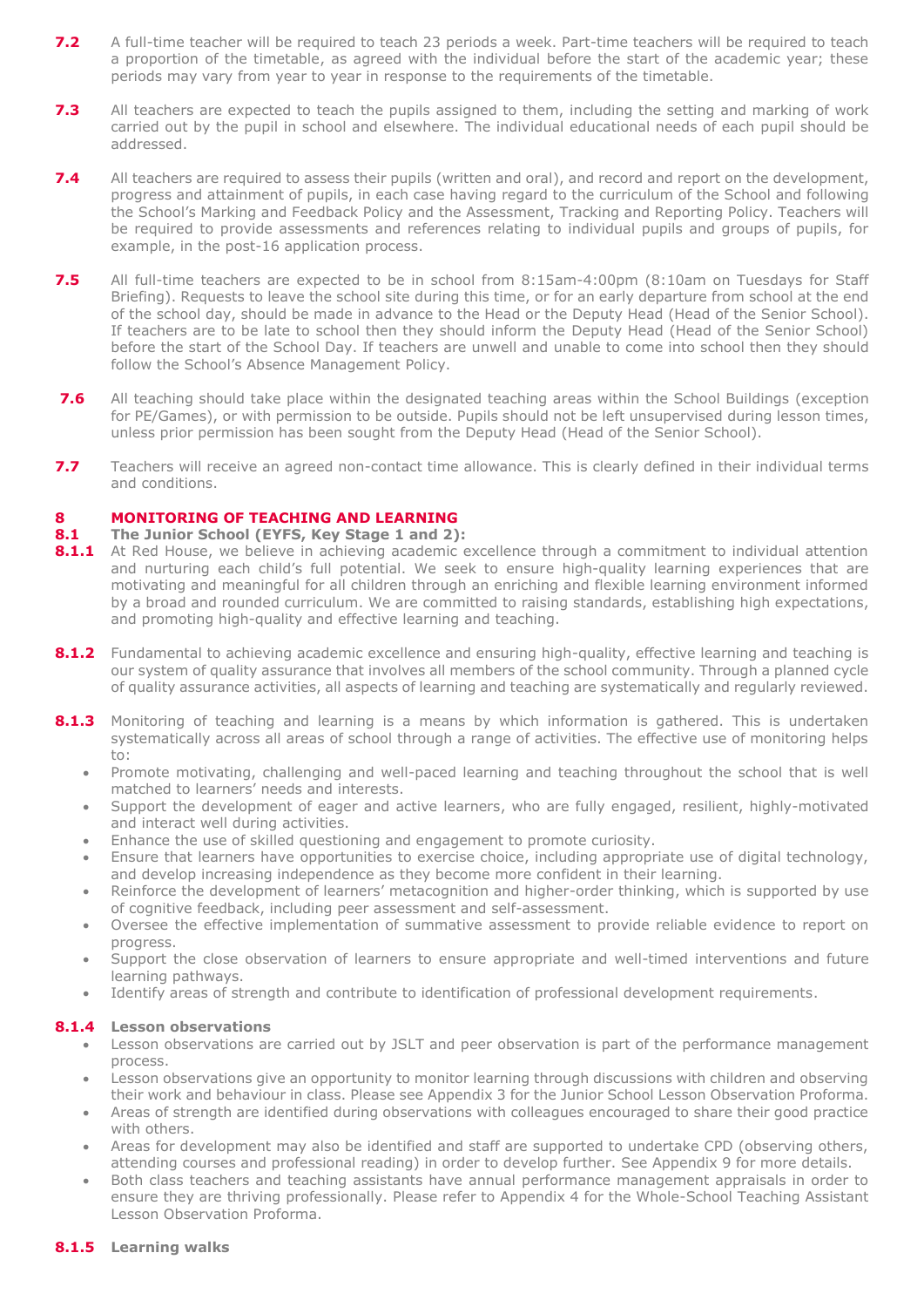- The Head of the Junior School and the Assistant Head of the Junior School completes learning walks to monitor the quality of teaching and learning and this, along with formal appraisals, provides a formal assessment of the standard of teaching and learning.
- A learning walk can involve visiting a number of lessons for short observations, usually 10 minutes and will have a specific focus, e.g. the progress of SEND pupils. Please refer to Appendix 5 for a Whole-School Learning Walks Evaluation Proforma.
- For learning walks there will be some formative feedback.

# **8.1.6 Work scrutiny**

- Key Stage Coordinators, with the support of the Head of the Junior School and Assistant Head of the Junior School undertake termly work scrutiny's to ensure that colleagues in the Junior School are following the School's Marking and Feedback Policy when assessing children's work.
- This policy encourages a consistent approach for the children across the school, helping to maintain standards.
- General feedback is shared with colleagues at a follow up staff meeting where whole school areas for development can be identified and an action plan can be agreed.
- Learning Journals kept by colleagues in the EYFS are also regularly scrutinised in order to ensure that planning and monitoring are appropriately child-centred and that targets are being achieved by children as expected.
- Please refer to Appendix 6 for the Whole-School Work Scrutiny Evaluation Proforma and Appendix 7 for the Whole-School Post-Work Scrutiny Proforma for Key Stage Coordinators to complete.

### **8.1.7 Assessment**

- Termly summative assessments are carried out in Maths, Reading and SPaG. These results are recorded and monitored by the Head of the Junior School and Assistant Head of the Junior School to ensure that progress is being made and that interventions can be put in place for any children not achieving as expected.
- Ongoing formative assessments are used by class teachers to ensure that children are acquiring skills, retaining knowledge and achieving understanding.
- Staff in the EYFS keep detailed Learning Journals for the children in their care, ensuring that milestones and targets are being met as expected.

### **8.1.8 School improvement – how this data and evidence will be used**

- To ensure the JSLT knows where strengths and challenges are within the teaching staff, to share good practice, to identify patterns and trends for EYFS and Key Stages and individual teachers.
- Good practice will be shared during informal conversations between colleagues, at INSET, during Key Stage and JSLT meetings, and at the weekly Junior School Staff Meeting.
- Individual support will be provided where necessary in line with HR policies and procedures.
- The focus of all monitoring is based around the two aims to ensure good progress and to support the professional development of teachers.

# **8.2 The Senior School (Year 7-11):**

- **8.2.1** The aim of monitoring teaching and learning is twofold:
	- To ensure progress in made by all pupils to the full extent of their ability.
	- To ensure that teachers have the support and professional development they require to ensure this progress is made.
- **8.2.2** Red House School achieves excellent academic outcomes and, historically, residuals are positive when measured against MidYis scores.
- **8.2.3** Where individual or departmental areas of underperformance should occur, there is provision in place through the Assistant Head (Academic) and the wider SMT to provide individualised support.

#### **8.2.4 Lesson observations**

- Coaching groups across departments have been developed in order to support teachers to focus on learning problems faced by their pupils and make use of research-led techniques to overcome these problems.
- Teachers are able to learn about and practice a technique, collaboratively planning and observing this technique in lessons to ensure practice is reflective.
- Teachers having a full single or double period lesson observation will be given summative and formative feedback. Please see Appendix 1 for the Lesson Observation Proforma. Please also refer to Appendix 2 for the Lesson Observation Aide Memoire for Observers.
- Both teachers and teaching assistants have annual performance management appraisals in order to ensure they are thriving professionally. Please refer to Appendix 4 for the Whole-School Teaching Assistant Lesson Observation Proforma.

#### **8.2.5 Learning walks**

- The Assistant Head (Academic) completes learning walks to monitor the quality of teaching and learning and this, along with formal appraisals, provides a formal assessment of the standard of teaching and learning.
- A learning walk can involve visiting a number of lessons for short observations, usually 10 minutes and will have a specific focus, such as progress of SEND pupils, progress of a year group, departmental. Please refer to Appendix 5 for a Whole-School Learning Walks Evaluation Proforma.
- For learning walks there will be some formative feedback.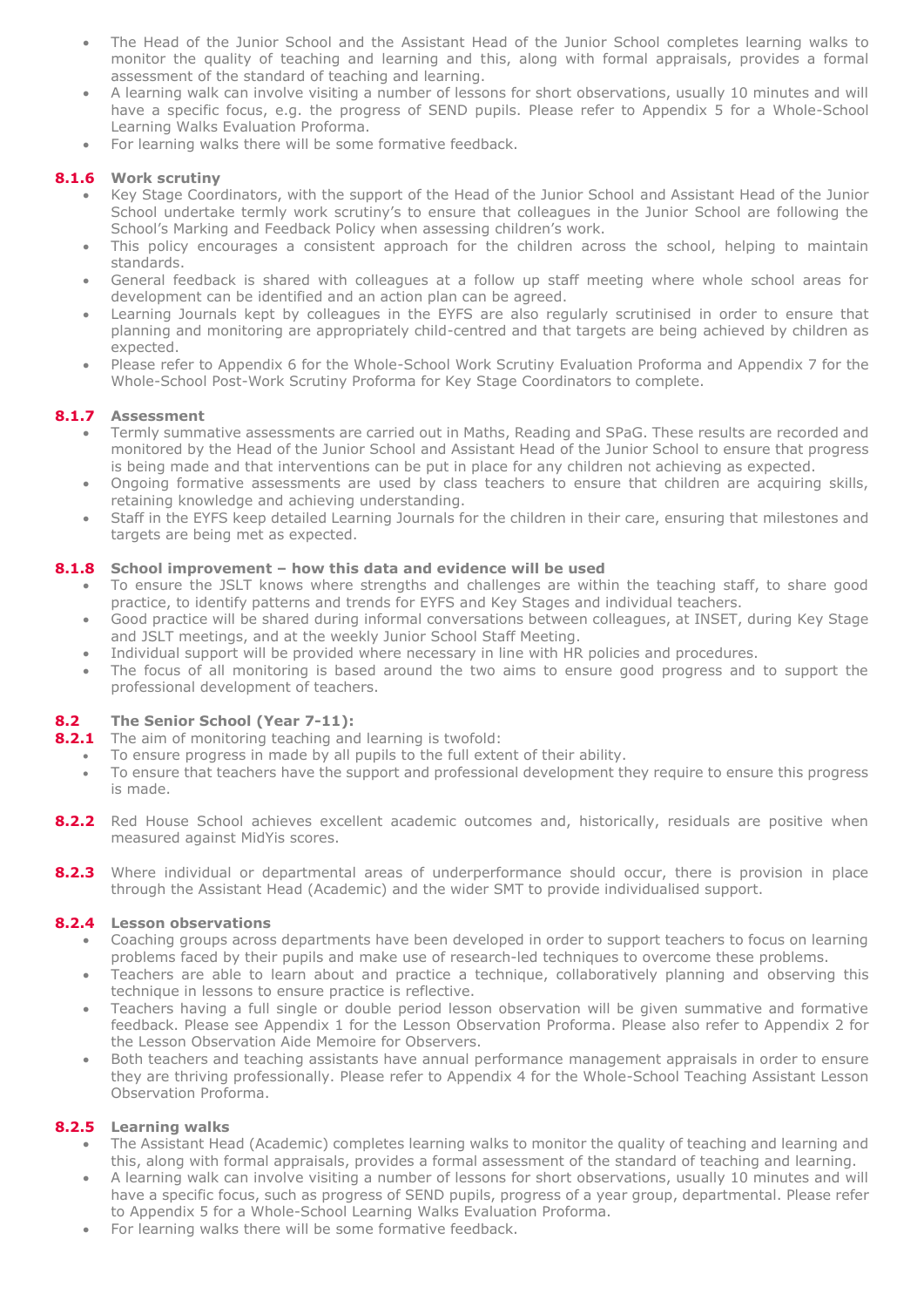## **8.2.6 Work Scrutiny**

- Work scrutiny aims to monitor good progress being made and offer collegiate opportunities to further improve practice.
- Marking and feedback should be completed in line with the School's Marking and Feedback Policy but beyond this, there is no expectation that all staff mark in the same way.
- Departments have marking policies that should be consistently followed by teachers within the department.
- In order to monitor the effective use of marking and feedback, departments complete work scrutiny at three points throughout the academic year. Please refer to Appendix 6 for the Whole-School Work Scrutiny Evaluation Proforma and Appendix 7 for the Whole-School Post-Work Scrutiny Proforma for Key Stage Coordinators to complete.
- Findings are then shared with the Assistant Head (Academic) and actions are planned during this discussion.

#### **8.2.7 School improvement – how this data and evidence will be used**

- To ensure the SMT knows where strengths and challenges are within the teaching staff, to share good practice, to identify patterns and trends for departments and individual teachers.
- Good practice will be shared during departmental meetings, Head of Department meetings, and INSETs.
- Individual support will be provided where necessary in line with HR policies and procedures.
- The focus of all monitoring is based around the two aims to ensure good progress and to support the professional development of teachers.

#### **9 CO**-**CURRICULAR ACTIVITIES AND EDUCATIONAL VISITS**

- **9.1** At Red House co-curricular clubs and educational visits are valued as an important element in the teaching and learning process. Therefore:
	- The school endeavours to provide a wide and varied range of co-curricular activities and educational visits. Please refer to the Co-Curricular Activities Policy and the Health and Safety – School Trips Policy.
	- All pupils are encouraged to participate in the co-curricular clubs and activities, and educational visits offered.
	- New and existing staff are involved in educational visits and co-curricular activities.

#### **10 STRATEGIES FOR ENSURING PROGRESS AND CONTINUITY**

#### **10.1 PLANNING** is a process in which all teachers are involved:

- Schemes of work for individual subjects/departments are developed and updated by subject teachers, Heads of Departments and subject coordinators outlining planned programmes of study which exhibit continuity and progression.
- Regular staff/Key Stage/Department/Academic/teacher meetings are held each term to discuss various aspects of the curriculum and to ensure best practice and continuity are observed.

#### **10.2 FEEDBACK TO PUPILS** about their progress is achieved through the marking of work which**:**

- Aims to help pupils in the learning process, with comments being positive and constructive.
- Is often done while a task is being carried out through discussion between pupil and teachers.
- Is done sensitively and with discretion so that a pupil can assimilate a limited number of corrections at one time - this will vary according to age and ability.

#### **10.3 TARGET SETTING** from Nursery to the end of Key Stages 2, 3 and 4 is used to monitor progress:

- By setting realistic and challenging targets which are based upon measured tests of potential and a pupil's prior attainment.
- Target threshold levels and national expectations are set to the end of Key Stages 2 and 3, and target GCSE grades to the end of Key Stage 4 in the majority of subjects for Years 7 to Year 11.

#### **10.4 THE LIBRARIES** in the Junior School and the Senior School are valued resources:

- They are used by class/subject teachers during lesson time when appropriate.
- They are available for pupils at the Senior School to use on a rota basis during lunchtime.
- Pupils are allowed to borrow books for specific periods of time.
- Computers for pupil use are available within each library. Non-fiction books are available in the Junior School ICT suite. Please refer to Appendix 8 for Library Procedures for both sites.

Reviewed by Dr R Ashcroft, L Roberts & S Haywood May 2022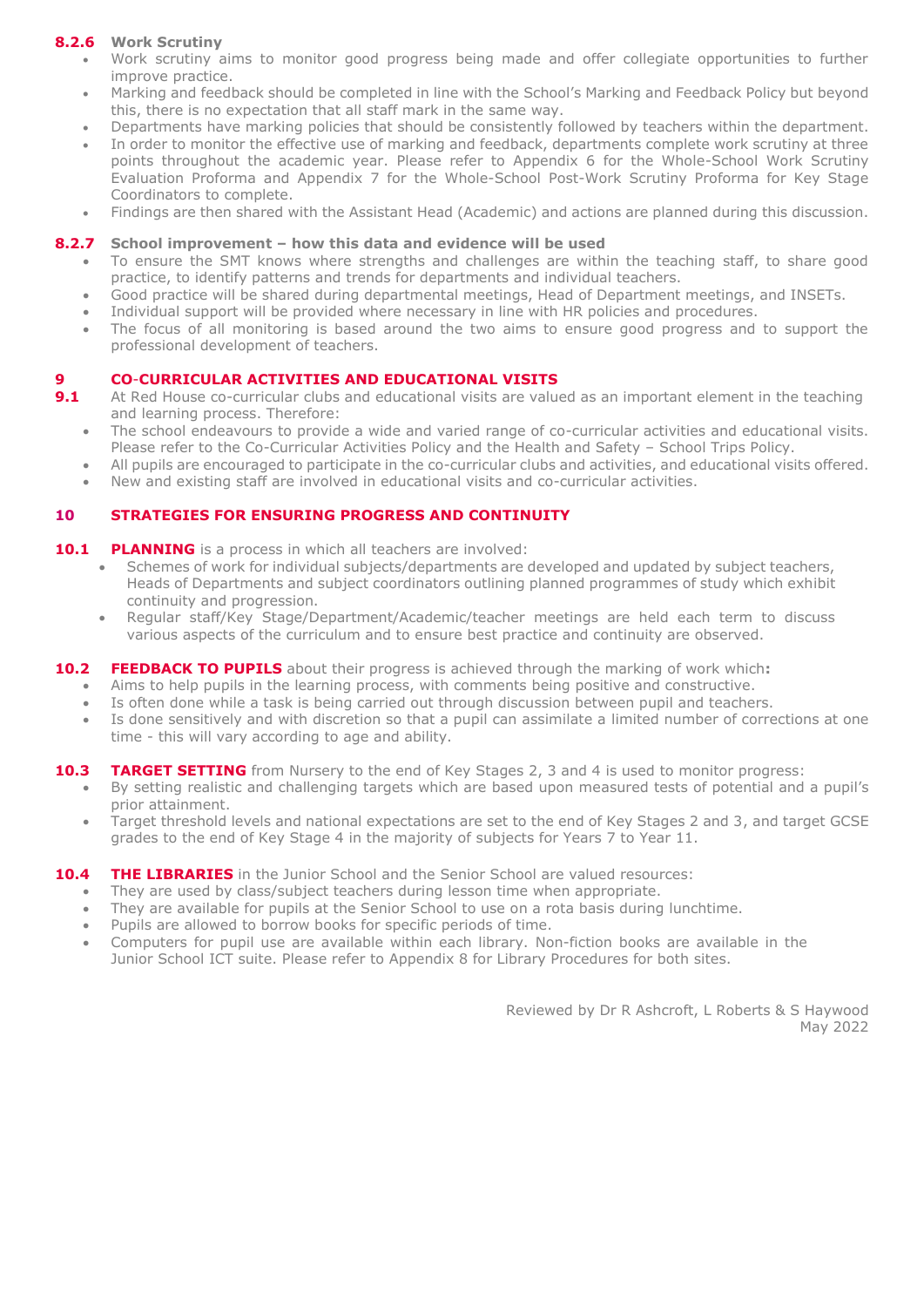### **APPENDIX 1: RED HOUSE SCHOOL LESSON OBSERVATION PROFORMA (SENIOR SCHOOL)**



# **LESSON OBSERVATION FORM**

| Who is being observed? |  |                    | Observed by |  |       |      |       |               |
|------------------------|--|--------------------|-------------|--|-------|------|-------|---------------|
| Date                   |  | Subject / Activity |             |  | Class | Boys | Girls | Time<br>mins) |
|                        |  |                    |             |  |       |      |       |               |

| <b>Possible areas of observation</b>                    | Y/N | <b>Comments</b> |
|---------------------------------------------------------|-----|-----------------|
| <b>Points of Interest</b>                               |     |                 |
| Prompt starter<br>Success criteria evident              |     |                 |
| Learning objectives clear                               |     |                 |
|                                                         |     |                 |
| Range of activities<br>Range of feedback                |     |                 |
|                                                         |     |                 |
| <b>Effective questioning</b><br>Effective pupil control |     |                 |
| Appropriate homework set                                |     |                 |
| <b>Effective Differentiation</b>                        |     |                 |
| Focus on Literacy                                       |     |                 |
| Use of plenary                                          |     |                 |
|                                                         |     |                 |
| Learning skills (to develop                             |     |                 |
| confidence and resilience)                              |     |                 |
| Communication                                           |     |                 |
| Collaboration                                           |     |                 |
| Creative activity                                       |     |                 |
| Critical thinking                                       |     |                 |
| Inquiry-based                                           |     |                 |
| Problem solving                                         |     |                 |
| Reflection                                              |     |                 |
| <b>Risk Taking</b>                                      |     |                 |
| <b>Teacher Essentials</b>                               |     |                 |
| Trust                                                   |     |                 |
|                                                         |     |                 |
| Competence                                              |     |                 |
|                                                         |     |                 |
| Dynamism                                                |     |                 |
|                                                         |     |                 |
| Immediacy                                               |     |                 |
|                                                         |     |                 |

\*Please indicate areas where there is evidence of strength (+) or weakness (-). All should be supported with notes in the comment box above - Subject Knowledge, Subject Skills, and Differentiation for Different Groups, Subject<br>Understanding, Higher Bloom Activities - Analysis, Synthesis and Evaluation.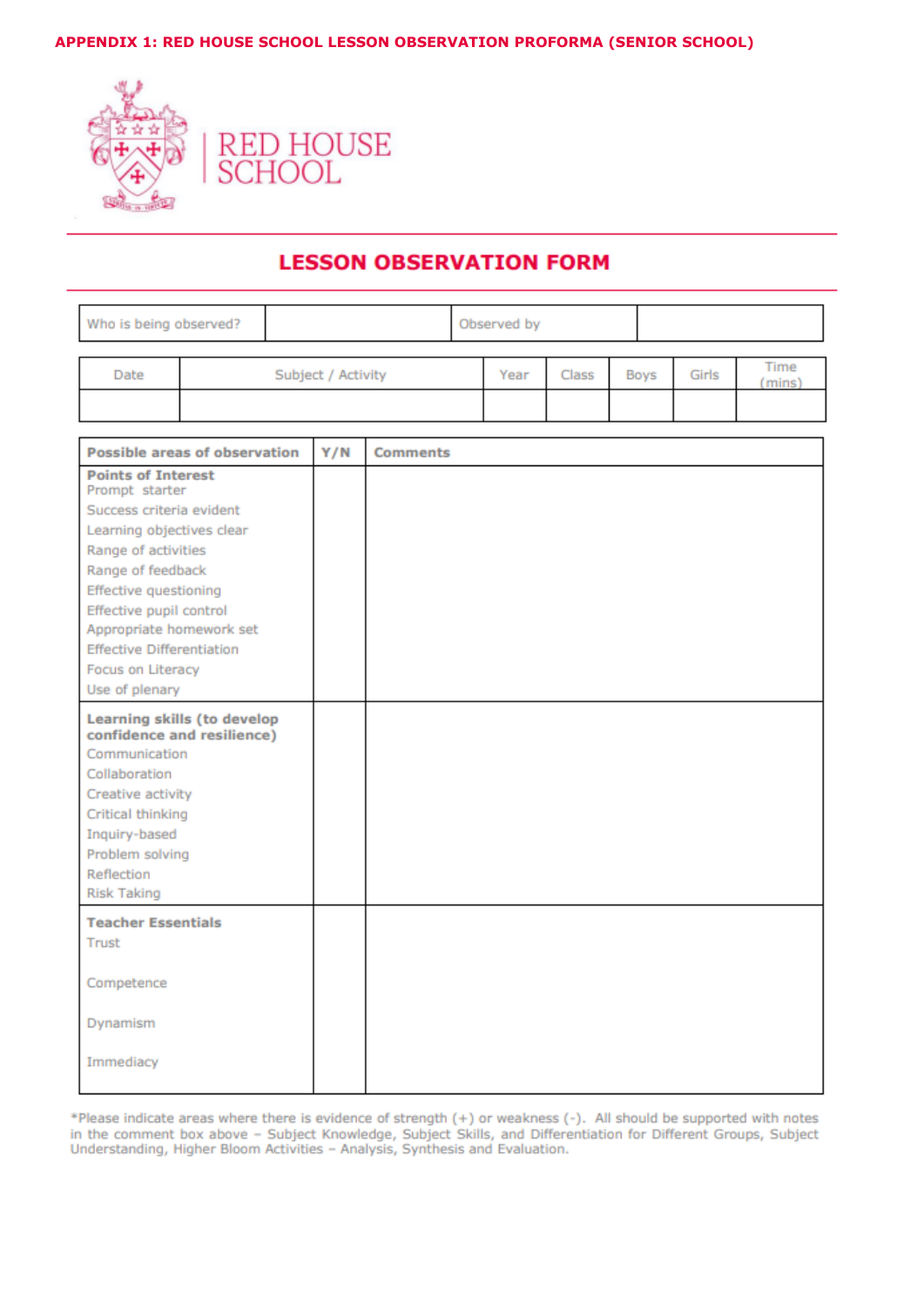# **APPENDIX 2: RED HOUSE SCHOOL LESSON OBSERVATION AIDE MEMOIR (SENIOR SCHOOL)**

#### Lesson Evaluation Form - Aide Memoire

| <b>Prompts</b>                                                          | <b>Teacher Essentials Check-list</b>                                              |
|-------------------------------------------------------------------------|-----------------------------------------------------------------------------------|
| Prompt start to lessonwithin 5 mins?<br>٠                               |                                                                                   |
| Starter activity, including some that do not require<br>٠               | <b>Trust</b>                                                                      |
| teacher input - on board or handout etc?                                | Adapt messages for listeners by<br>٠                                              |
| Clear and specific LOs, with sufficient range to enable<br>٠            | being sincere and honest in the                                                   |
| all abilities to progress<br>Use of success criteria?                   | presentation of information.<br>Identify strengths and weaknesses                 |
| ٠<br>Effective question techniques?<br>٠                                | ٠<br>in information - for example,                                                |
| Range of teaching and learning activities strategies?<br>٠              | reliability and bias - to demonstrate                                             |
| Differentiated tasks appropriate to pupils' needs and<br>٠              | honesty.                                                                          |
| prior learning?                                                         | Introduce sources that are trusted<br>٠                                           |
| Effective pupil management strategies?<br>٠                             | by pupils and use them to develop                                                 |
| Range of Feedback used<br>٠                                             | class material.                                                                   |
| Setting of appropriate homework?<br>٠                                   | Explain the soundness of analysis,<br>٠                                           |
| Use of plenary - check learning, set scene for next<br>٠                | arguments and evidence.                                                           |
| lesson?                                                                 | Earn trust by showing trust towards<br>٠                                          |
| Check of planning/mark book - use of data and IEP                       | pupils.                                                                           |
| info?                                                                   |                                                                                   |
| Learning skills embedded - opportunities visible                        | Competence<br>Appear highly organised in the<br>٠                                 |
|                                                                         | presentation of the subject matter.                                               |
| Inquirers - opportunities for pupils to use their natural               | Deliver a message that is as free<br>٠                                            |
| curiosity and acquire the skills necessary to conduct inquiry           | from errors as possible, including                                                |
| and research and show independence in learning.                         | grammar, pronunciation and                                                        |
|                                                                         | enunciation.                                                                      |
| Knowledgeable - opportunities to explore concepts, ideas                | Prepare thoroughly by being in<br>٠                                               |
| and issues that have local and global significance.                     | control of the subject matter, key                                                |
|                                                                         | issues, sources, evidence,                                                        |
| Critical Thinkers - opportunities exercise initiative in                | arguments and differing viewpoints.                                               |
| applying thinking skills critically and creatively to recognize         | Have lesson plans that are organised<br>٠                                         |
| and approach complex problems, and make reasoned, ethical<br>decisions. | and detailed.                                                                     |
|                                                                         | Use relevant personal experiences to<br>٠<br>provide greater insights for pupils. |
| <b>Communicators</b> - opportunities to express ideas and               |                                                                                   |
| information confidently and creatively in more than one                 | <b>Dynamism</b>                                                                   |
| language and in a variety of modes of communication.                    | Develop a powerful style of speaking<br>٠                                         |
|                                                                         | that uses few verbal or vocal                                                     |
| Risk-takers - opportunities to approach unfamiliar situations           | hesitancies such as 'OK' or 'you                                                  |
| and uncertainty without anxiety, show independence of spirit            | know'.                                                                            |
| to explore new roles, ideas and strategies, are brave and               | Vary physical movements such as                                                   |
| articulate in defending their beliefs.                                  | gestures, facial expressions and eye                                              |
| Reflective - opportunities to give thoughtful consideration to          | contact.<br>Vary vocal characteristics, such as                                   |
| their own learning and experience. They are able to assess              | rate, pitch, inflection and tone.                                                 |
| and understand their strengths and limitations in order to              | Use a variety of evidence, stories,                                               |
| support their learning and personal development.                        | visual aids and computer programs.                                                |
|                                                                         |                                                                                   |
| Collaborative - opportunities to learn with other people                | <b>Immediacy</b>                                                                  |
| sharing resources, skills and knowledge, and engaging in joint          | Have a relaxed body position so that<br>٠                                         |
| evaluation and monitoring of ideas and work.                            | you look comfortable when standing                                                |
|                                                                         | or sitting in front of the class.                                                 |
| Creative - opportunities to undertake imaginative activity              | Establish eye contact with the entire<br>٠                                        |
| fashioned so as to produce outcomes that are both original              | class.                                                                            |
| and of value, and which require action and have purpose.                | Smile to disarm and relax pupils.<br>۰<br>Attempt to reduce distance between<br>٠ |
| Creative learners - opportunities to question and challenge,            | yourself and pupils by moving or by                                               |
| make connections and see relationships, envisage what might             | moving away from barriers such as                                                 |
| be, explore ideas, keep options open, reflect critically on             | desks or lecterns.                                                                |
| ideas, actions and outcomes.                                            |                                                                                   |
|                                                                         |                                                                                   |
| Problem solvers - opportunities to use creative thinking,               |                                                                                   |
| knowledge, insight, critical thinking (reasoning) and reflection        |                                                                                   |
| (metacognition), alone or collaboratively to solve problems.            |                                                                                   |
|                                                                         |                                                                                   |
|                                                                         |                                                                                   |
|                                                                         |                                                                                   |
|                                                                         |                                                                                   |
|                                                                         |                                                                                   |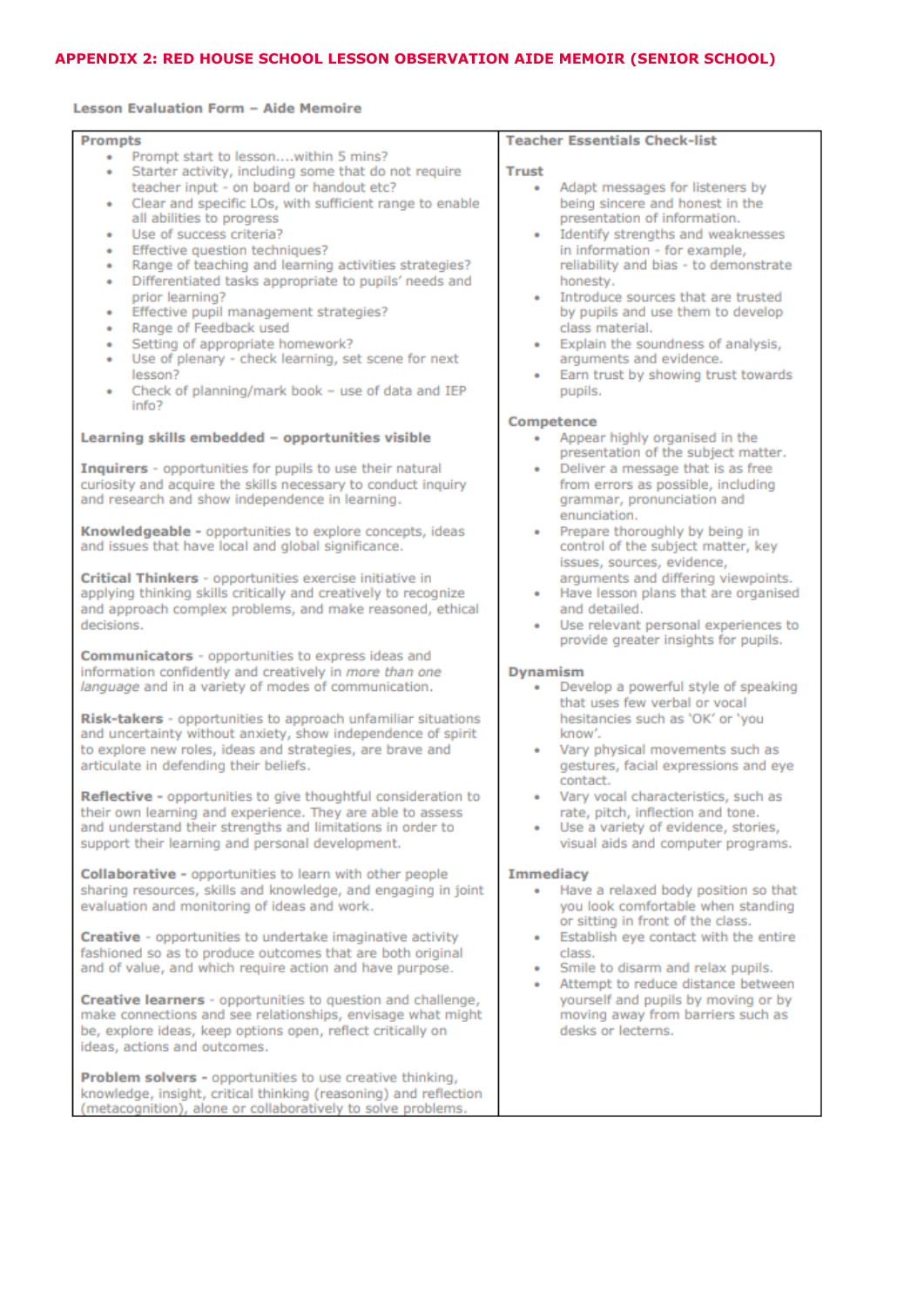**APPENDIX 3: RED HOUSE SCHOOL LESSON OBSERVATION PROFORMA (JUNIOR SCHOOL)**



# **LESSON OBSERVATION FORM (JUNIOR SCHOOL)**

| Who is being observed? |  | Observed by        |  |            |  |      |       |                |
|------------------------|--|--------------------|--|------------|--|------|-------|----------------|
| Date                   |  | Subject / Activity |  | Year/Class |  | Boys | Girls | Time<br>(mins) |
|                        |  |                    |  |            |  |      |       |                |
| Areas of strength:     |  |                    |  |            |  |      |       |                |
|                        |  |                    |  |            |  |      |       |                |
|                        |  |                    |  |            |  |      |       |                |
|                        |  |                    |  |            |  |      |       |                |
|                        |  |                    |  |            |  |      |       |                |
| Areas for development: |  |                    |  |            |  |      |       |                |
|                        |  |                    |  |            |  |      |       |                |
|                        |  |                    |  |            |  |      |       |                |
|                        |  |                    |  |            |  |      |       |                |

| Pupil Learning and<br>Progress |  |
|--------------------------------|--|
| Attitudes and Behaviour        |  |
| Teaching                       |  |
| Assessment                     |  |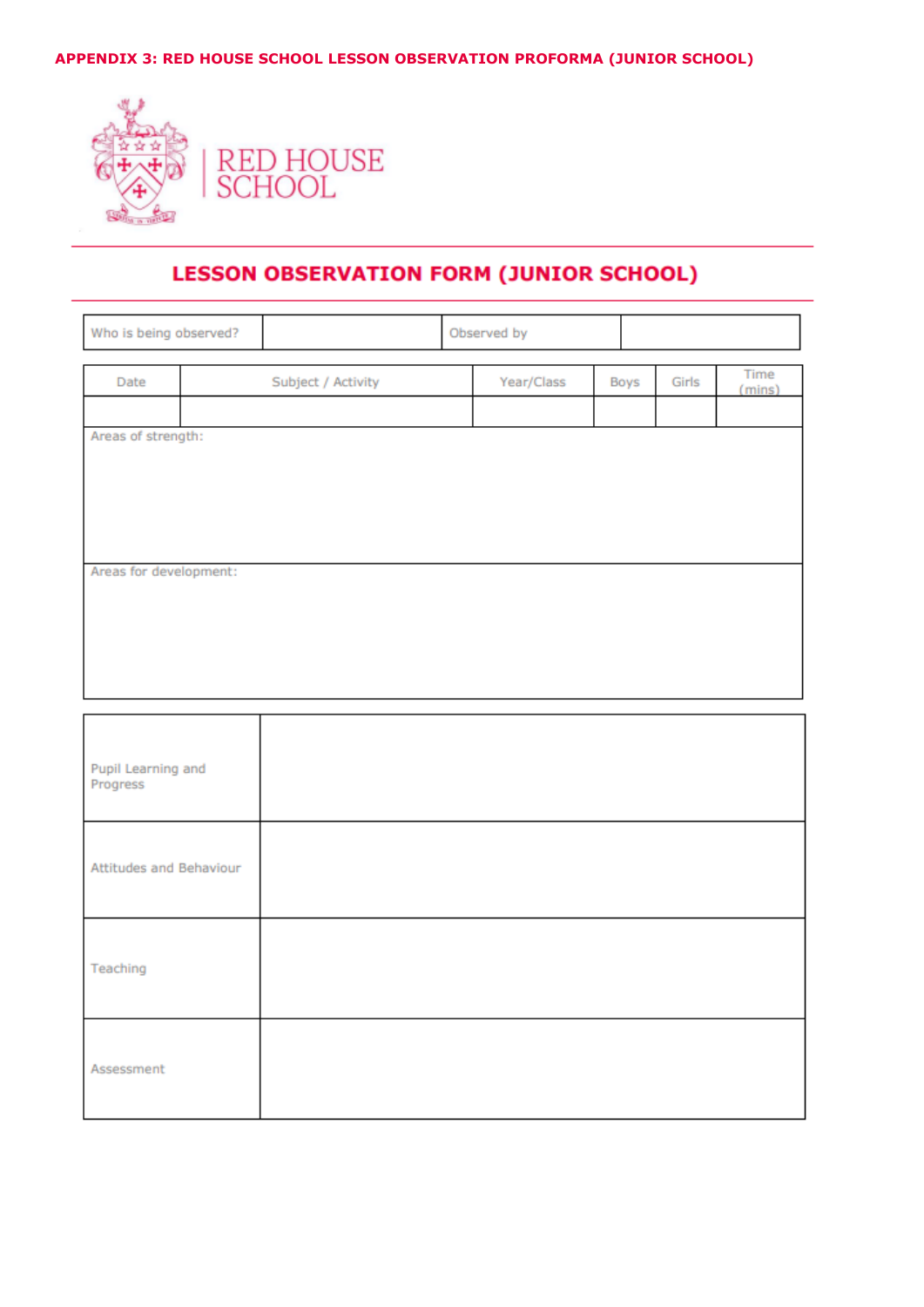## **APPENDIX 4: RED HOUSE SCHOOL TEACHING ASSISTANT OBSERVATION PROFORMA**



# **TEACHING ASSISTANT OBSERVATION FORM**

| Who is being observed?                                                                                                                                                                                                                      |                    |  | Observed by |                        |                |
|---------------------------------------------------------------------------------------------------------------------------------------------------------------------------------------------------------------------------------------------|--------------------|--|-------------|------------------------|----------------|
| Date                                                                                                                                                                                                                                        | Subject / Activity |  |             | Set<br>(if applicable) | Time<br>(mins) |
| Type of Work<br>Whole class support<br>Small group support/teaching<br>One to one work                                                                                                                                                      |                    |  | Please Tick |                        |                |
| Performance indicators<br><b>Notes</b><br>Points to consider<br>1. Quality of Work:<br>Sound judgement and/or<br>decision making exhibited                                                                                                  |                    |  |             |                        |                |
| 2. Work Habits<br>Organised/prepared<br>٠<br>Effectively uses time<br>٠<br>Adaptable/flexible<br>٠<br>Positive attitude with<br>others<br>3. Work Commitments<br>Maintains professional<br>٠                                                |                    |  |             |                        |                |
| appearance and<br>demeanour<br>4. Pupil interaction<br>Helps to maintain a<br>٠<br>positive and challenging<br>learning environment                                                                                                         |                    |  |             |                        |                |
| Fosters pupils<br>independence and self-<br>help skills<br>Provides appropriate<br>behaviour/effective<br>management<br>Takes action when needed<br>٠<br>Treats pupils with fairness,<br>respect and consistency<br>Encourages active pupil |                    |  |             |                        |                |
| participation<br>5. Communication skills<br>Write and speaks clearly<br>٠                                                                                                                                                                   |                    |  |             |                        |                |

General comments: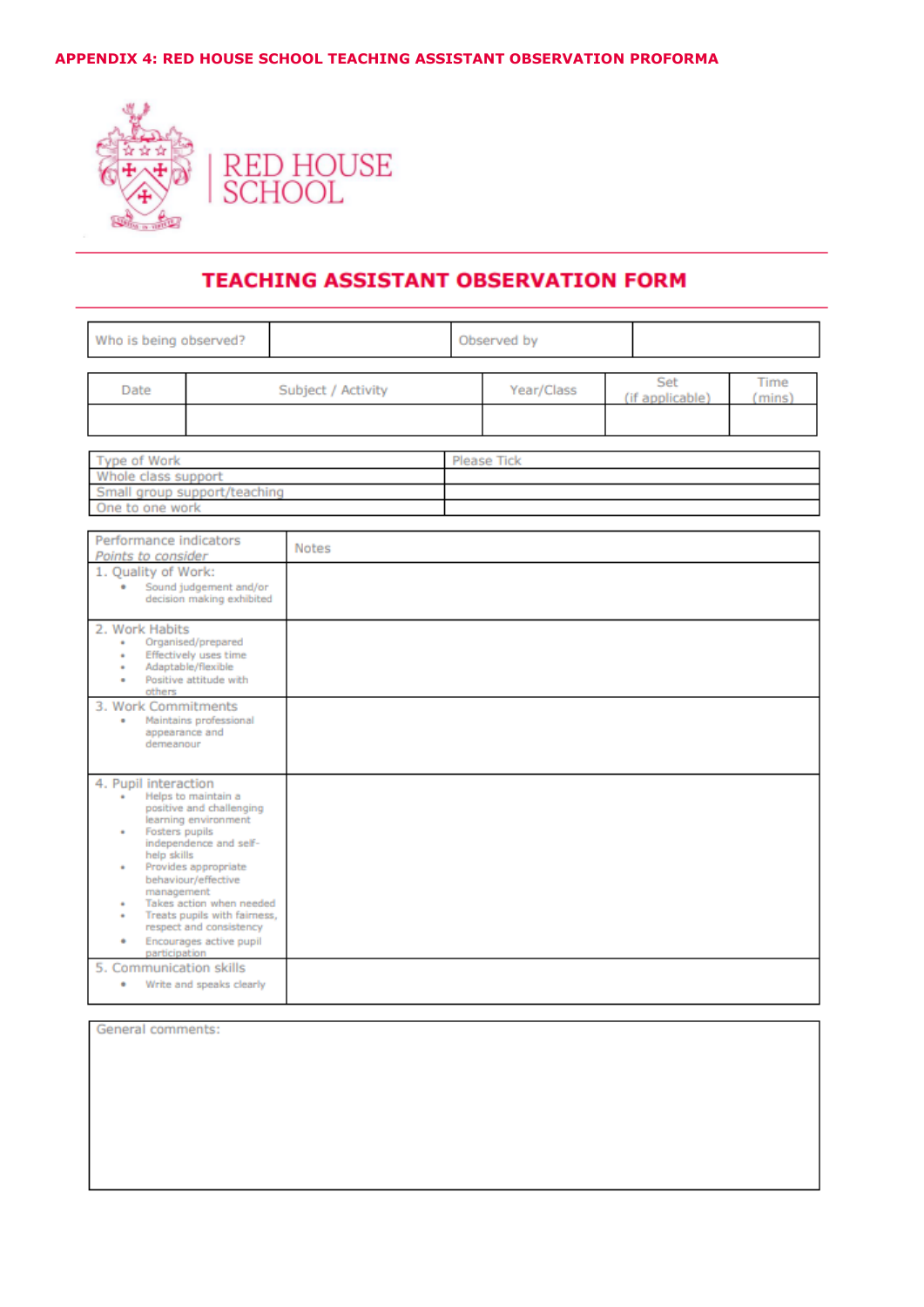# **APPENDIX 5: RED HOUSE SCHOOL LEARNING WALK EVALUATION PROFORMA (WHOLE SCHOOL)**



# **LEARNING WALK EVALUATION FORM**

| Who is being<br>observed?              |      |                                                                                                   |      |               |                |  |                 |                         |
|----------------------------------------|------|---------------------------------------------------------------------------------------------------|------|---------------|----------------|--|-----------------|-------------------------|
| Observer                               | Date | Subject/activity                                                                                  | Year | Class<br>name | Number of boys |  | Number of girls | Time taken<br>(minutes) |
|                                        |      | Context - i.e. what part of the lesson has been observed?                                         |      |               |                |  |                 |                         |
|                                        |      | Specific Areas of Observation                                                                     |      |               | Y/N            |  | Comments        |                         |
|                                        |      | Prompt start to lessonwithin 5 mins?                                                              |      |               |                |  |                 |                         |
|                                        |      | Starter activity, including some that do not require<br>teacher input - on board or handout etc.? |      |               |                |  |                 |                         |
|                                        |      | Clear and specific LOs, with sufficient range to<br>enable all abilities to progress?             |      |               |                |  |                 |                         |
| Use of success criteria?               |      |                                                                                                   |      |               |                |  |                 |                         |
| strategies?                            |      | Range of teaching and learning activities                                                         |      |               |                |  |                 |                         |
| and prior learning?                    |      | Differentiated tasks appropriate to pupils' needs                                                 |      |               |                |  |                 |                         |
| Range of feedback used?                |      |                                                                                                   |      |               |                |  |                 |                         |
| Effective question techniques?         |      |                                                                                                   |      |               |                |  |                 |                         |
| Effective pupil management strategies? |      |                                                                                                   |      |               |                |  |                 |                         |
|                                        |      | Setting of appropriate homework?                                                                  |      |               |                |  |                 |                         |
| lesson?                                |      | Use of plenary - check learning, set scene for next                                               |      |               |                |  |                 |                         |
| IEP info?                              |      | Check of planning/mark book - use of data and                                                     |      |               |                |  |                 |                         |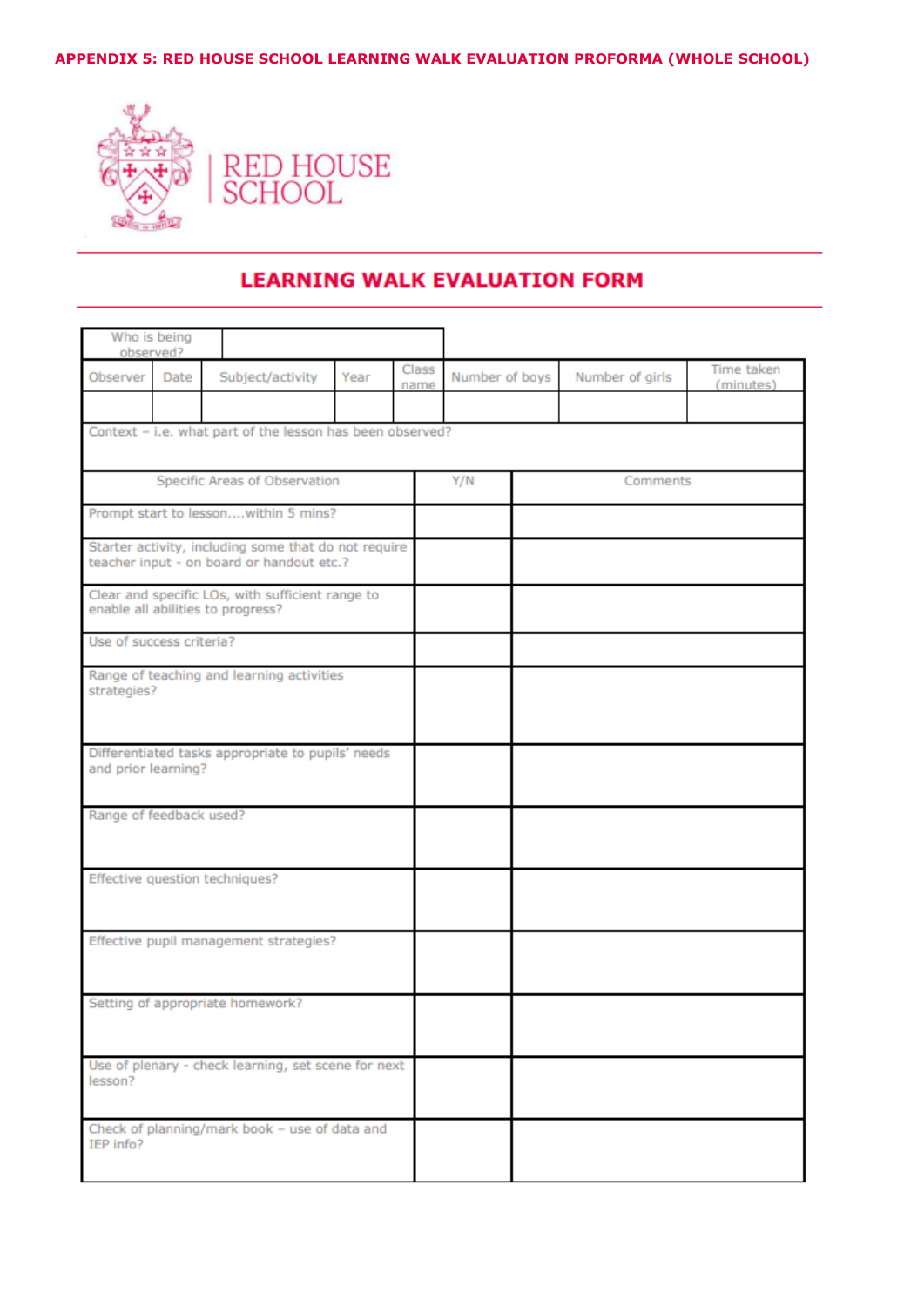## APPENDIX 6: RED HOUSE SCHOOL WORK SCRUTINY EVALUATION PROFORMA (WHOLE SCHOOL)



# **WORK SCRUTINY EVALUATION FORM**

| Sources of evidence: |  |
|----------------------|--|
| Subject:             |  |
| Year:                |  |
| Teacher:             |  |

Assessing our marking and its impact: Add brief comments on the supporting evidence derived from outcomes for pupils. Identify areas of strength and opportunities for development.

| <b>Focus</b>                                                                                                                                                       | <b>Comments</b> |
|--------------------------------------------------------------------------------------------------------------------------------------------------------------------|-----------------|
| Enabling good progress as seen in pupils' skills,<br>knowledge and understanding. Pupils show<br>improvement/ability to tackle increasingly complex<br>work.       |                 |
| Fostering self-motivation as seen in pupils'<br>application, perseverance and presentation.                                                                        |                 |
| Fostering application of intellectual, physical and/or<br>creative effort.                                                                                         |                 |
| Fostering interest as seen in pupils' engagement to<br>complete tasks to a high standard and volume of work.                                                       |                 |
| Well-planned lessons as seen in the development of<br>pupils' skills, opportunities to learn and consolidate.                                                      |                 |
| <b>Understanding pupils' needs</b> as seen in progress of<br>SEND, EAL, MAGT.                                                                                      |                 |
| Assessment of pupils' work as seen in marking<br>helping pupils to understand how to improve.                                                                      |                 |
| Pupils acting upon feedback provided as seen in<br>responses to questions/tasks/comments in teacher<br>marking or application of feedback the following<br>lesson. |                 |
| Spelling, punctuation and grammar marking<br>evident and pupil responses to these.                                                                                 |                 |
| Marking supports FBV and SMSC opportunities.                                                                                                                       |                 |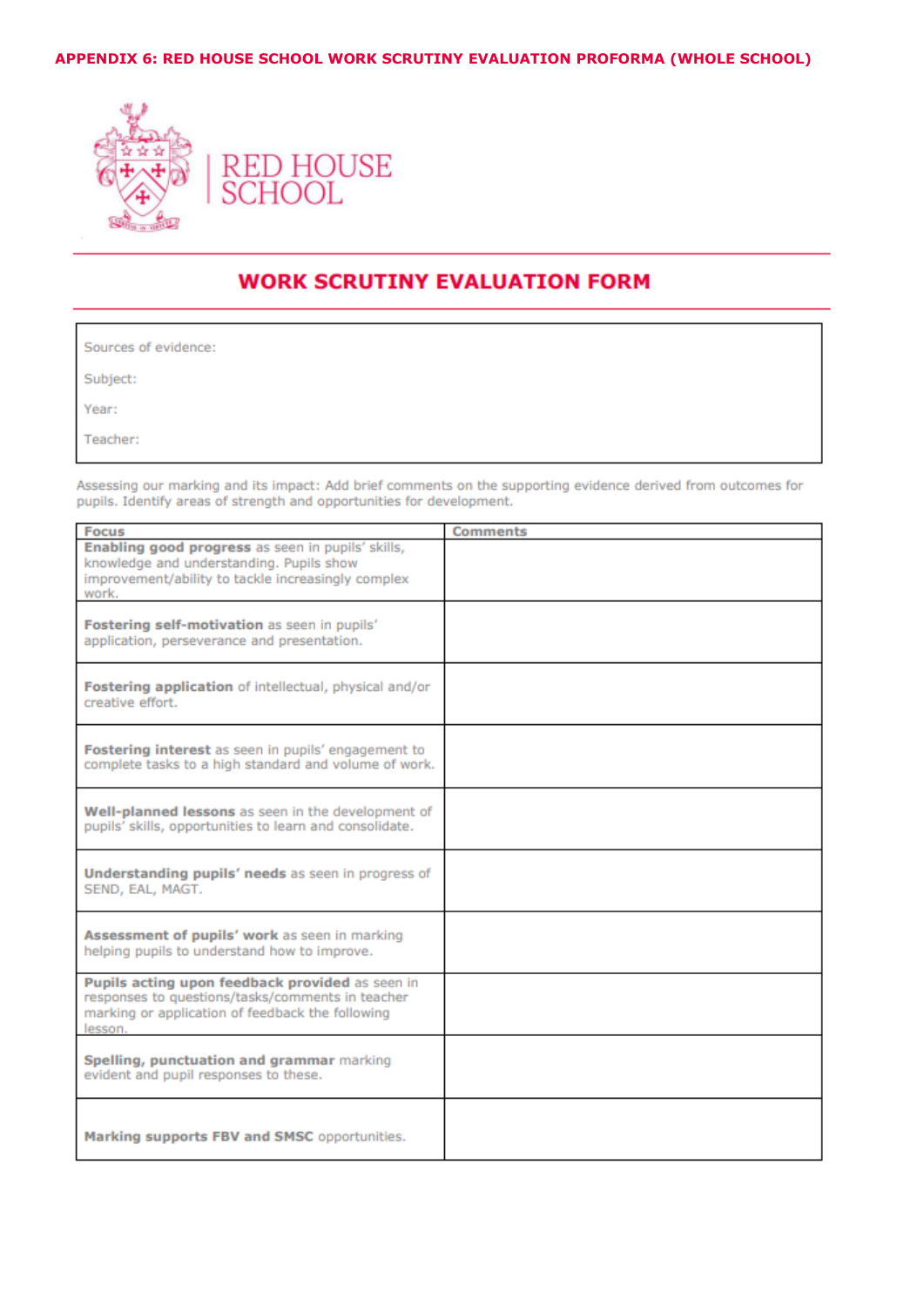## APPENDIX 7: RED HOUSE SCHOOL POST-WORK SCRUTINY PROFORMA (WHOLE SCHOOL)

Department overview following individual class work scrutiny.

Areas of good practice to be shared within and beyond the department:

Professional development opportunities/support required:

Areas of marking the department wish to change and steps needed to implement the change:

Other comments:

Please return the completed form to the Head of Junior School (Nursery-Year 5) or the Assistant Head (Academic) for Years 6-11.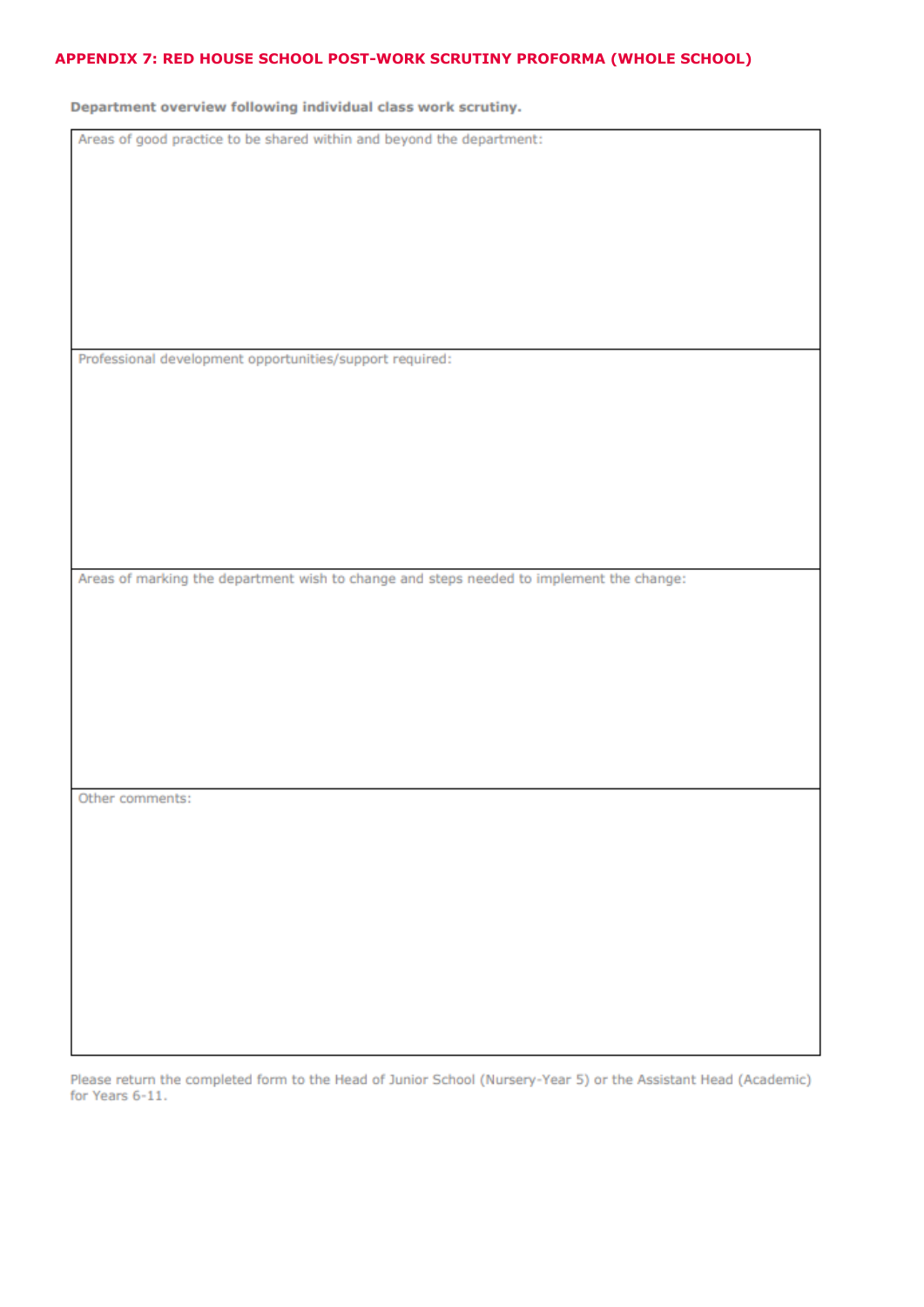## **APPENDIX 8: LIBRARY PROCEDURES**

# **1 SENIOR SCHOOL LIBRARY**

#### **1.1 ROLE**

- To provide resources for the curricular needs of all staff and pupils and to enrich and support classroom activities.
- To provide resources for the leisure needs of pupils both in school and at home.
- To develop information handling skills.
- To provide a central collection of resources, avoiding unnecessary duplication, and to create an awareness of cross-curricular links.

# **1.2 AIMS**

- To encourage a love of reading.
- To encourage pupils to learn independently by acquiring research skills.
- To inform and enrich the lives of pupils and staff.

### **1.3 OBJECTIVES**

- To maintain and develop a wide selection of material that is easily accessible and organized.
- To provide a simple borrowing procedure to enable pupils and staff to borrow books independently.
- To develop information handling skills through knowledge of how the library works.
- To involve pupils in the maintenance and organization of the library.

### **1.4 ORGANISATION**

- The Librarian, Mrs Williamson, is in the library at break and lunchtimes.
- Books are removed from the shelves if they are well used or sufficiently dated as to be misleading.
- The Librarian submits an annual budget bid to the Head.

### **1.5 CATALOGUE SYSTEM**

- **1.5.1** The books are catalogued using the Junior Librarian system (Micro librarian Systems Ltd).
- **1.5.2** Each book is given a specific bar code before it is put on the shelves for borrowing.
- 1.5.3 Reference books such as dictionaries and encyclopedias are not available for general borrowing and these are clearly labelled.
- **1.5.4** Staff are allowed to use these during a lesson in the classroom, but it is hoped that they will be returned to the library following classroom use.
- **1.5.5** Fiction books are grouped using a colour code:
	- Red: Suitable for Years 7 11
	- Blue: Suitable for Years 6 7
- **1.5.6** The placing of a book in either section is decided at the time of cataloguing or where books have been purchased as a 'box' the suppliers recommended age suitability has been taken in to consideration.
- **1.5.7** In each case the books on the shelf are in alphabetical order according to the author's surname.
- **1.5.8** Non-fiction books are presently displayed using the Dewey Decimal.

#### **1.6 BOOK BORROWING**

 Books are borrowed using the Junior Librarian system – all books have a bar code inside the front cover, and each pupil is given a library number.

#### **1.7 USE OF LIBRARY**

- Pupils from the Senior School, Years 9–11, may use the library for quiet study and reading from 1pm 1.30 pm. There is a limit of 10 pupils on any one day and is on a 'first come first served' basis.
- Pupils in Years 6-8 may use the library between 1.30 pm and 1.55pm.
- The library will, on occasions, be in use for exams, meetings etc. between 1pm and 2pm and so unavailable for pupil use at this time.
- Books may be changed during afternoon registration at the discretion of the Form Tutor.

# **2 JUNIOR SCHOOL LIBRARY**

#### **2.1 ROLE**

- The main role of the library in school is:
- To provide resources for the curricular needs of all staff and pupils to support and enrich the activities in the classroom.
- To provide resources for the leisure needs of pupils for use both in school and at home.
- To develop information handling skills.
- To provide a central collection which makes maximum use of resources, avoids unnecessary duplication and creates an awareness of the inter-relatedness of disciplines.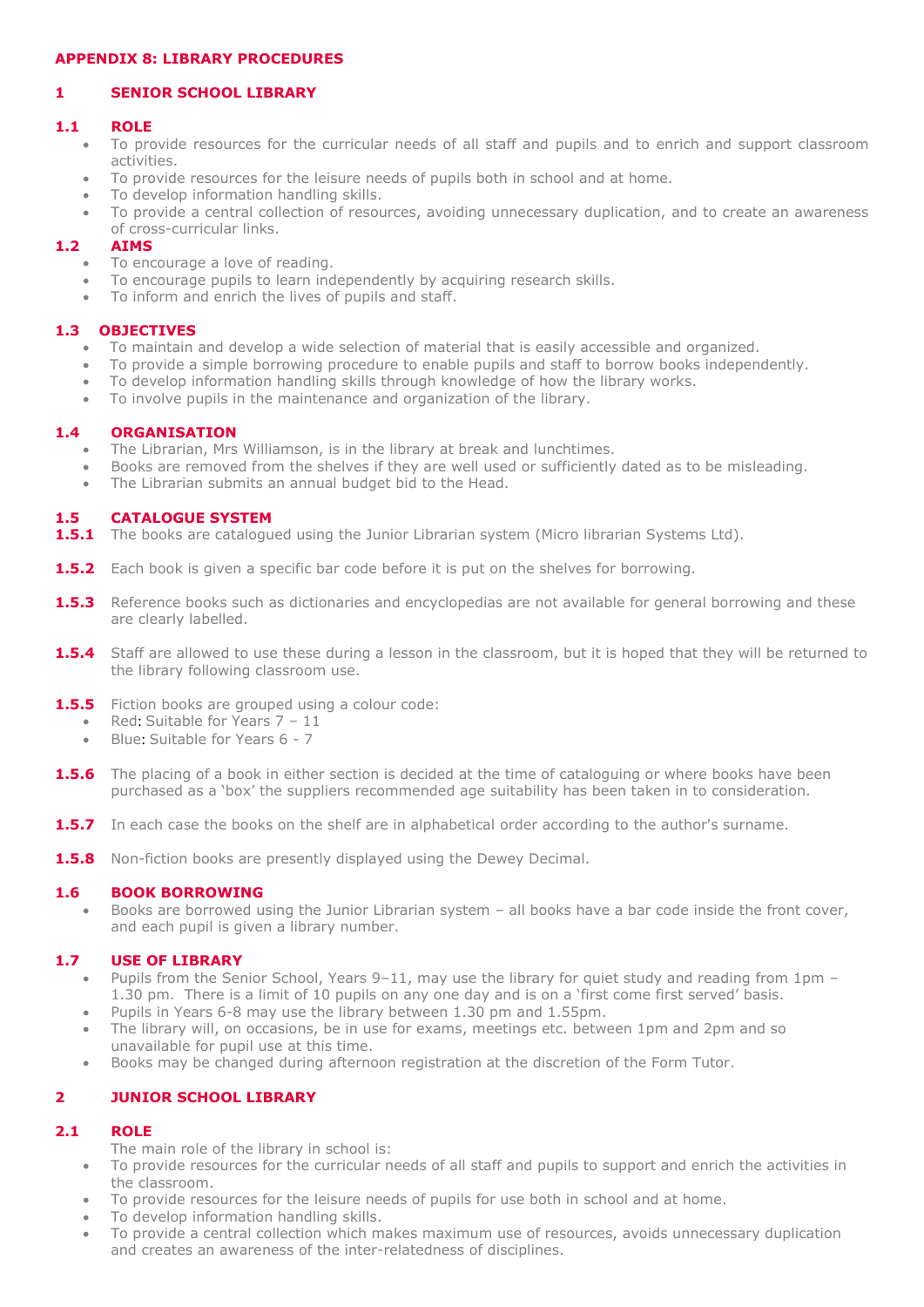# **2.2 AIMS**

- To engender a love of reading.
- To inform and enrich the lives of pupils and staff.
- To encourage pupils to learn independently by acquiring research skills.

## **2.3 OBJECTIVES**

- To maintain and develop a wide selection of material that is easily accessible and organized.
- To provide a simple borrowing procedure to enable pupils and staff to borrow books independently.
- To develop information handling skills through knowledge of how the library works.
- To involve pupils in the maintenance and organization of the library.

## **2.4 ORGANISATION**

- A member of staff will oversee the running of the library and will be supported by all other staff and some KS2 pupils.
- Subject coordinators recommend suitable books to the Library Coordinator on an annual basis. Books over 10 years of age are removed from the shelves along with any other text which has been well used.
- The Library Coordinator will submit an annual budget bid to the Head. Library skills are taught through learning objectives from the Literacy Strategy.
- Class teachers are responsible for ensuring the library is left tidy after class use.

# **2.5 CATALOGUE SYSTEM**

 The non-fiction books are grouped according to topics. The fiction books are separated into book boxes for emerging readers then separated in rainbow order for more confident readers.

# **2.6 BOOK BORROWING**

- Each class has been allocated a library session. A timetable is posted on the staff noticeboard and on the library door. These times are flexible and may be negotiated in agreement with other staff members.
- The class teacher is responsible for maintaining an accurate record of books borrowed from the library and returned by each pupil.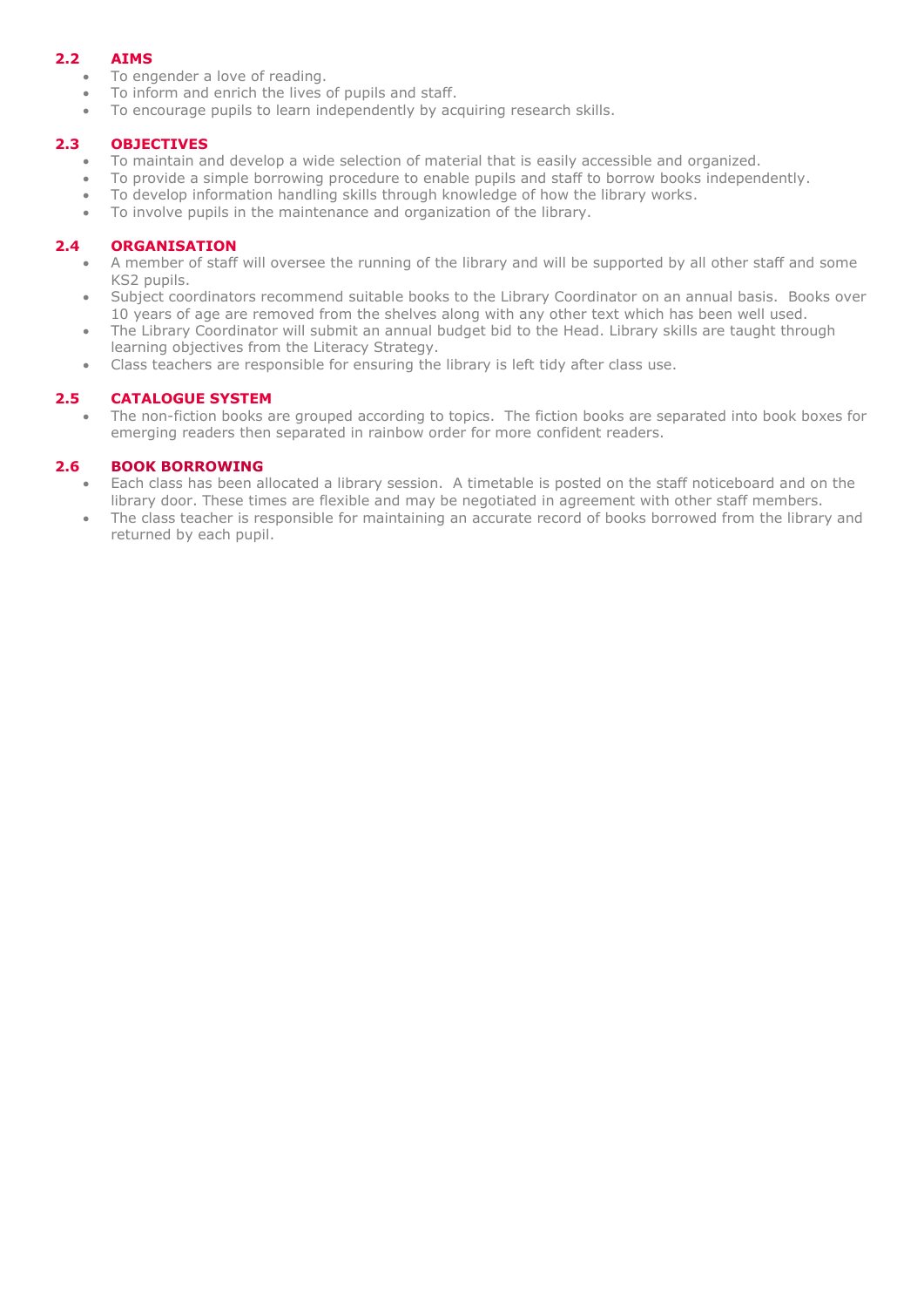#### APPENDIX 9: RED HOUSE SCHOOL CPD AND STAFF TRAINING DIRECTORY (WHOLE SCHOOL)



# **CPD & STAFF TRAINING DIRECTORY**

#### **SSSLearning courses**

Please contact a SSSLearning Administrator (Rebecca Ashcroft, Claire Thompson, Simon Haywood, Andrea Tomlinson or Claire Bellerby) if you would like to access a SSSLearning course. The following courses are free and on demand online courses. They are included in our annual fee. You do not need to complete a CPD form to access one of these courses.

#### **KCSIE 2021:**

- . KCSiE 2021 Update course for Staff (\*compulsory for all staff)
- KCSIE 2021 Update Course for Governance, SLT & Managers

#### **Child Protection courses:**

- Child Protection Training
- $\blacksquare$ **Child Protection Refresher Training**
- . Child Protection Training for Non-maintained nurseries

#### **Safeguarding Thematics:**

- · Sexual Violence, Abuse and Harassment between Peers
- Domestic Abuse Awareness Training
- County Lines Awareness Training + refresher  $\sim$
- · Serious Violence & Knife Crime Awareness Training + refresher
- Child Sexual Exploitation (CSE) Awareness Training + refresher
- Female Genital Mutilation Awareness Training + refresher
- Forced Marriage Awareness Training + refresher
- Honour Based Abuse Awareness Training + refresher
- Prevent Duty in an Educational Setting Training + refresher

#### **Mental Health:**

- Supporting Bereavement and Loss Training
- Supporting Mental Health and Wellbeing of Children and Young People Training (\*compulsory for all teaching staff)
- Designated Mental Health Lead Training

#### **Specialist roles:**

- Designated Safeguarding Lead Training
- Designated Safeguarding Lead Refresher Training
- · Safer Recruitment Training
- Administration of Medication in an Educational Setting Training
- Fire Warden in an Educational Setting Training
- Fire Safety Awareness in an Educational Setting Training

#### **Food safety:**

- Food Safety in Classroom Settings Training
- Food Safety and Hygiene Training

#### **Health and Safety:**

- . Health and Safety in Educational Settings Training
- Risk Assessment in an Educational Setting Training
- . First Aid Basics In An Educational Setting Training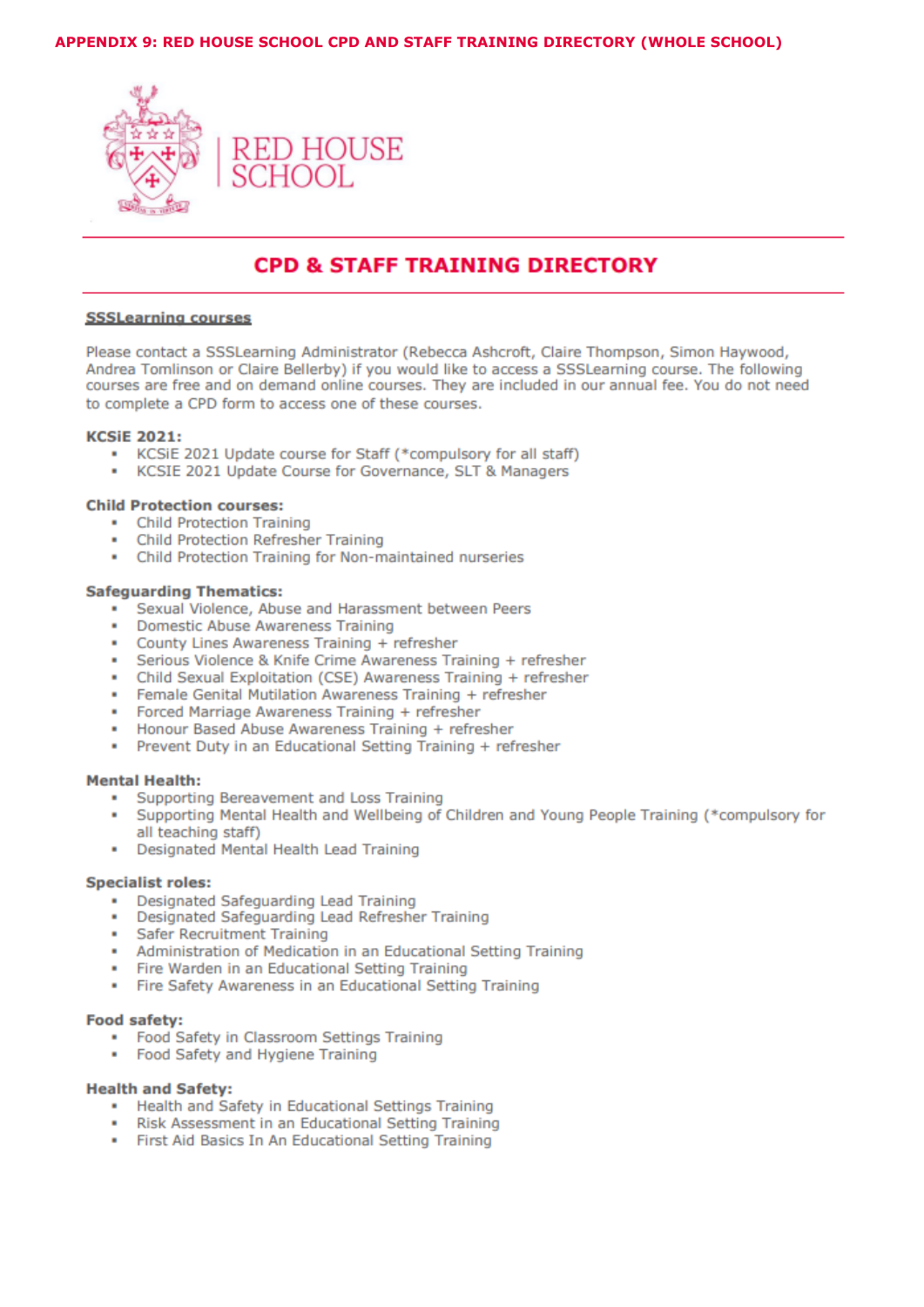#### More courses:

- E-Safety Training
- General Data Protection Regulation (GDPR) Training + refresher
- Policy in Practice Training

#### **Governance:**

- Safeguarding for Governors and Trustees Training
- · Safeguarding for Named Governors Training

#### **MOOCs (Massive Open Online Courses)**

MOOCs are free online courses. They are available through a number of providers and include: subject specific, pastoral, academic, T&L, primary and secondary education courses. Most courses are on demand and spread over a 3-6 week period, with between 2-4 hours of time required to spend on each course. PLEASE NOTE: You do not need to pay £42 at the end of the course to receive a certificate. Instead, take a screenshot of the final confirmation page as your evidence of course completion.

Examples of MOOC providers:

- https://www.futurelearn.com/
- https://www.futurelearn.com/subjects/teaching-courses ۰.
- https://www.unifrog.org/  $\mathbf{r}$
- https://www.mooc-list.com/
- https://www.edx.org/
- https://www.openculture.com/free\_certificate\_courses
- https://www.coursera.org/

As well as individual university sites:

- https://www.southampton.ac.uk/courses/free-online-learning.page
- https://www.manchester.ac.uk/study/online-blended-learning/moocs/

#### **Other online resources**

- #TwitterEd
- **Education Blogs**
- https://www.twinkl.co.uk/blog/a-huge-list-of-free-online-cpd-courses-for-teachers-to-getahead-in-lockdown
- https://www.teachpal.co.uk/free-cpd-for-teachers/
- https://www.creativeeducation.co.uk/
- https://prosperoteaching.com/free-accredited-cpd-for-teachers/
- https://www.tes.com/institute/courses/improve-your-skills

#### Subiect knowledge/exam skills/marking

- \* AQA https://www.aqa.org.uk/professional-development/search
- Edexcel https://qualifications.pearson.com/en/support/training-from-pearson-uk.html
- OCR https://www.ocr.org.uk/qualifications/professional-development/events/

#### **CAMHS training for Professionals**

To access a CAMHS training course go to https://www.tewv.nhs.uk/camhstraining/ and email TEWV.CAMHS-Training@nhs.net to join a training course and/or be added to the mailing list of CAMHS courses.

This CPD/Staff Training list is not exhaustive and is just to give you some initial ideas. If you would like to do any CPD which has a cost associated, please complete the CPD Request Form and hand it to either Claire Thompson or Simon Haywood.

Please try to arrange online CPD when you are not teaching. If you do need lesson cover, please always check with Claire Thompson or Simon Haywood first.